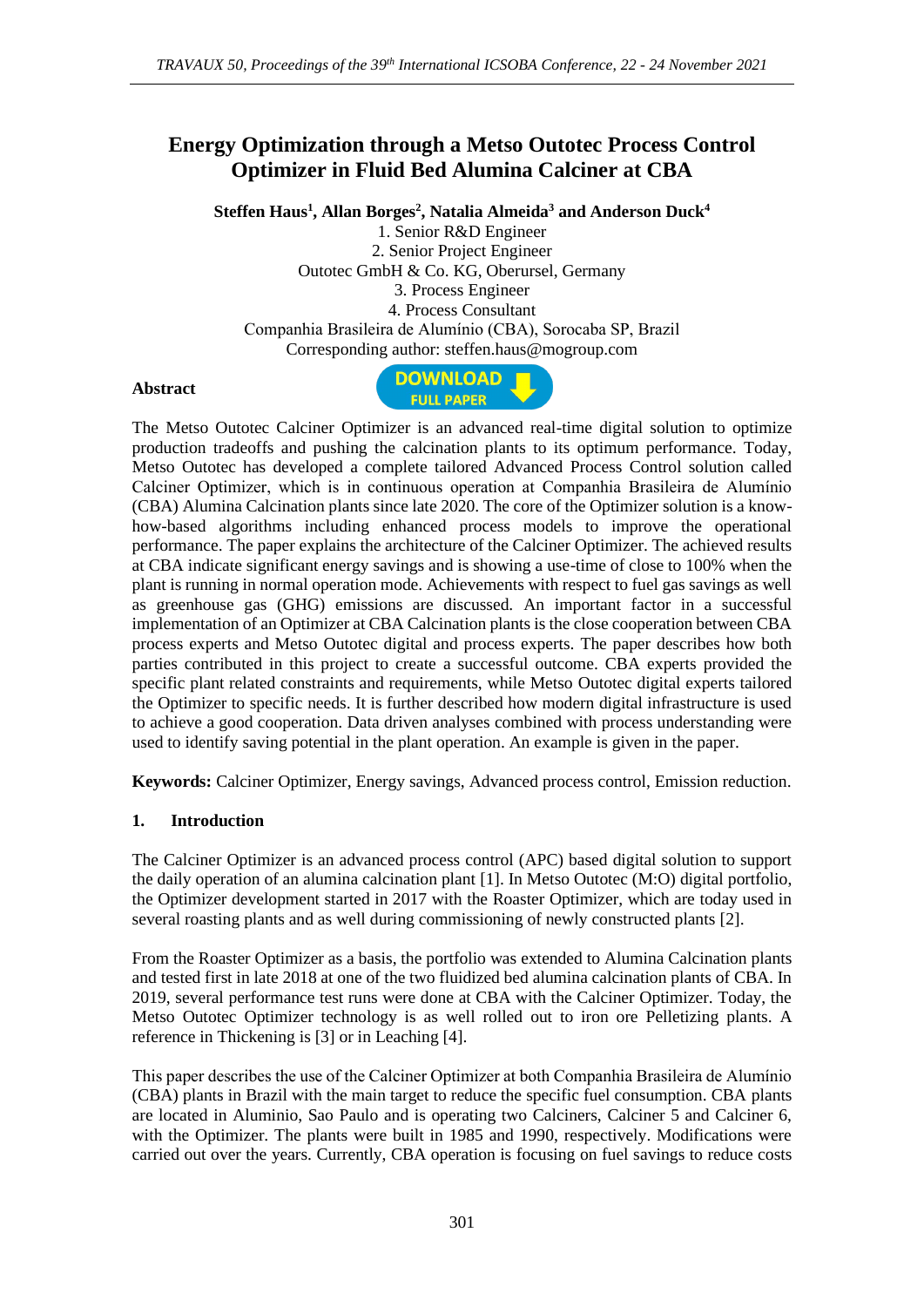and  $CO<sub>2</sub>$  emissions. Thus, the Calciner Optimizer focusses mainly on the reduction of the specific fuel consumption to support these operational targets. The specific fuel consumption is compared to a baseline operation in a period before using the Metso Outotec Calciner Optimizer.

The paper is structured as follows. Section 2 describes the on-site architecture of the Calciner Optimizer. In section 3, the operation of the Calciners with the Optimizer is described. The measured results, energy saving, CO<sup>2</sup> reduction as well as the time the Optimizer is operated at CBA are discussed in section 4. The collaboration between Metso Outotec and CBA during the project execution is described in section 5. The utilization of data analytics in combination with the APC digital solution to identify process bottlenecks and to further improve the operation is discussed in section 6. Conclusion and outlook are given in section 7.

## **2. Calciner Optimizer Architecture**

The setup used on site of the Calciner Optimizer is shown in Figure 1.



**Figure 1. Architecture and integration of the Calciner Optimizer on site.**

The left side is showing, in blue, the classic plant automation based on a distributed control system (DCS) and operator controlling the plant. Despite the Optimizer integration, the main setup of the plant DCS is entirely untouched. This means, all relevant safety functionalities like warnings, alarms, or emergency sequences remain and are in place when the plant is controlled via Optimizer.

The right side of the architecture graph shows the M:O Digital Solution. Firstly, it shows the M:O Calciner Optimizer. The Optimizer is connected to the plant (DCS) via an Open Platform Communications (OPC) interface. The Optimizer is installed locally within the plant premises. The setup allows the Optimizer to read the plant process data and to send set points back to the DCS controllers. Thus, the Optimizer actively controls significant parts of the calcination process. The set points are calculated continuously within the advanced process control scheme in the Optimizer or via further additional logics, simulations, mathematical operations etc. The connection between DCS and Optimizer is realized using an OPC interface.

M:O experts can connect remotely via secure internet protocol to the Optimizer on site. This allows M:O digital experts and process experts to fine-tune the Optimizer and to apply updates and new functionality. In addition, the remote infrastructure allows for data analysis to identify the best operational practices or to identify the most suitable settings for the Optimizer.

The Calciner Optimizer itself is implemented in M:O own APC software ACT, which is entirely developed and maintained by M:O and used in various APC and monitoring solutions worldwide. The platform can connect to any DCS system. It can execute many mathematical operations, simulations, create user interfaces, etc.